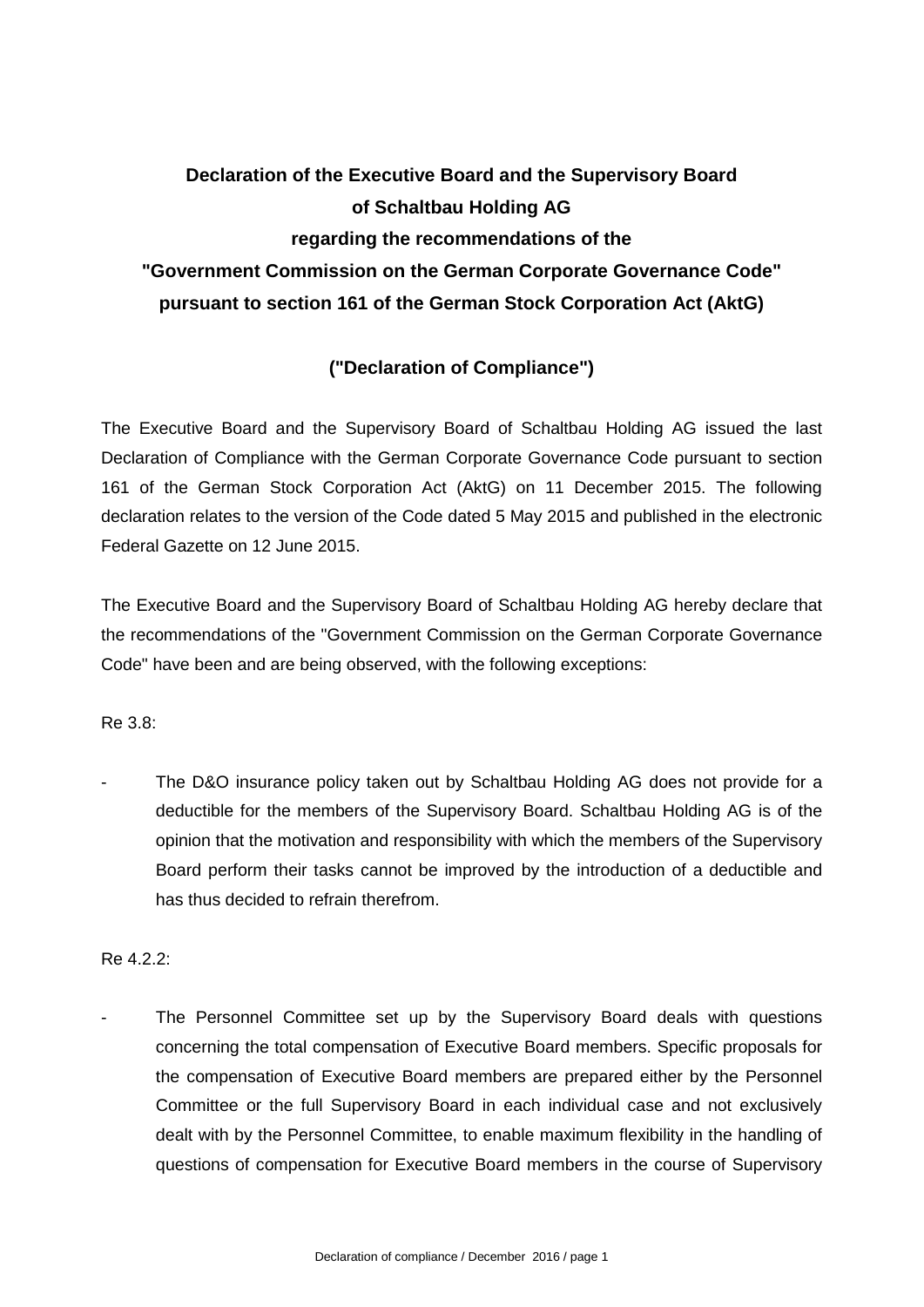Board work. For this reason, please refer to the explanations for sections 5.2 and 5.3 of the Code.

Re 4.2.3:

- There is no plan to introduce share option models as variable compensation components for Executive Board members. Long-term incentive components for the Executive Board should continue to be primarily achieved by means of variable compensation components that relate to the extent of Group profits. Thus the compensation of individual Executive Board members consists solely of fixed and success-oriented components, as the Supervisory Board is of the opinion that stock option models are only limitedly suitable as an incentive for the Executive Board.
- The contracts of service for Executive Board members do not include payment arrangements pertaining to the premature termination of their positions in the Executive Board resulting from a change of control. Thus, in case of premature termination of a position in the Executive Board, the necessary flexibility is retained to allow an appropriate agreement to be reached in keeping with the particular situation. Apart from one exception, which relates to the temporary posting of a member of the Supervisory Board to the Executive Board and the resulting short duration of the contract of service, contracts of service for Executive Board members contain payment arrangements pertaining to the premature termination of their positions in the Executive Board.

Re 4.2.4 / 4.2.5:

As a result of the resolution taken at the Annual General Meeting on 14 June 2016, the total compensation of each member of the Executive Board will not be disclosed.

Re 5.1.2:

Due to the function of Schaltbau Holding AG as holding company, the number of staff members it employs is limited. For this reason, a long-term succession plan primarily based on the selection of potential internal successors is not practicable. In view of the current ages of the Executive Board members and the terms of their appointments, there is currently no age limit in place for Executive Board members.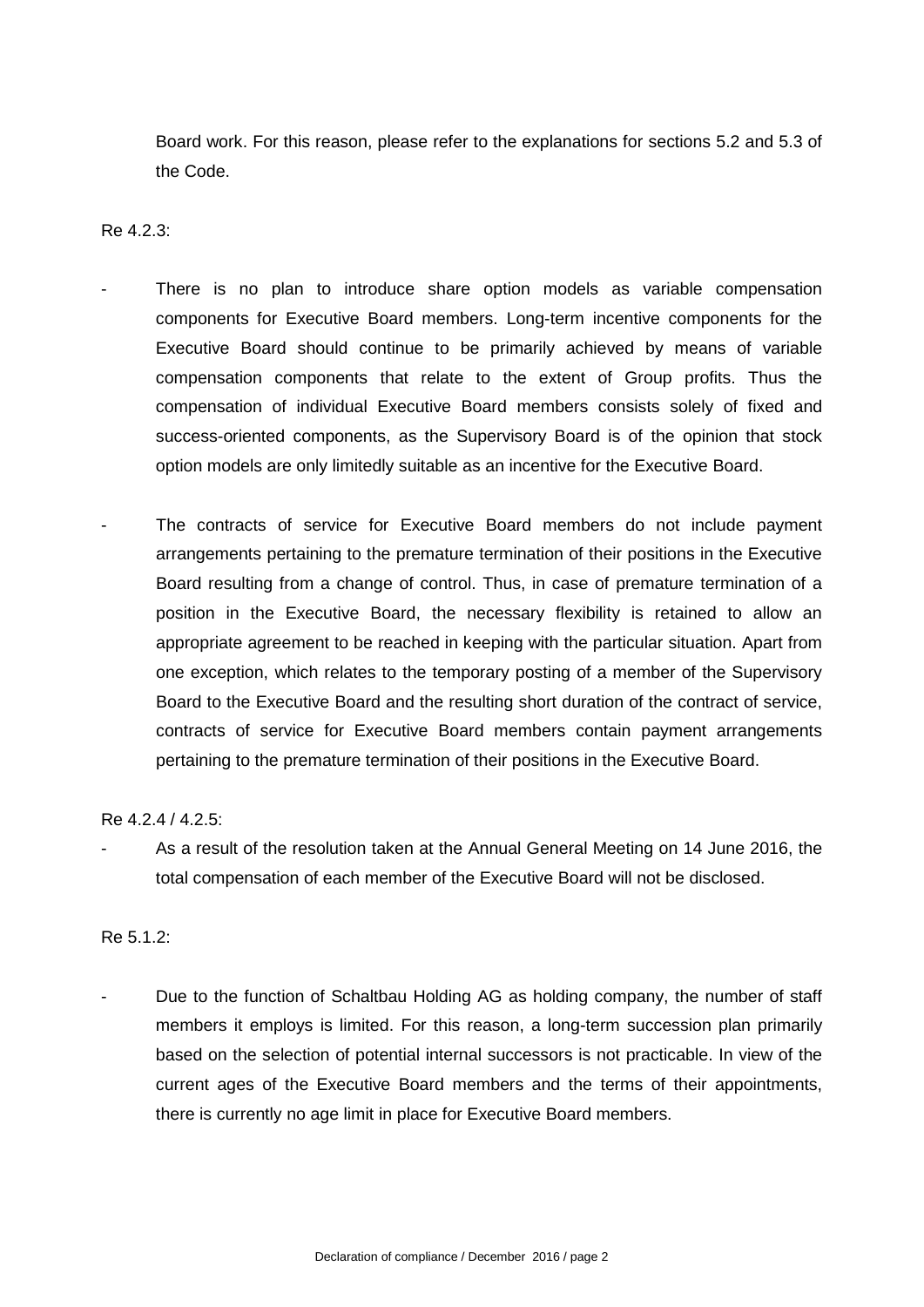## Re 5.2 / 5.3:

The Supervisory Board has formed a Personnel Committee, an Audit Committee and a Strategy Committee. No further committees have been appointed, particularly in view of the fact that a consistent flow of all company and other relevant information to all members of a six-person Supervisory Board is eminently achievable.

Re 5.4.1:

When making proposals for the selection of Supervisory Board members, apart from observing the statutory regulations, the Supervisory Board takes each candidate's technical and personal suitability into consideration as well as their proper fitness for promoting the function of the Supervisory Board. This includes, for instance, the selecting of members with suitable corporate experience. The company fully complies with the obligations set out in the German law governing the equal participation of men and women in management positions in the private sector and public service dated 24 April 2015. However, the Supervisory Board does not wish to name more specific aims for its composition, as the mere naming of any such aims will not necessarily lead to an improvement in the quality of the work of the Supervisory Board Furthermore, the Supervisory Board's rules of procedure state that persons who have already reached 70 years of age at the date they are due to take up their duties as Supervisory Board members should not be selected for the post, unless there are exceptional, specific reasons why the person proposed should be selected for membership in the Supervisory Board.

Re 5.4.6:

The compensation of Supervisory Board members will not be individually disclosed, as the structure of the compensation is decided by the Annual General Meeting and an individual disclosure would therefore not provide additional transparency for shareholders. The compensation of Supervisory Board members is stipulated in the Articles of Association of the company. Supervisory Board members are not granted benefits for services personally rendered, in particular consulting or agency services, over and above the rules set out in the Articles of Association.